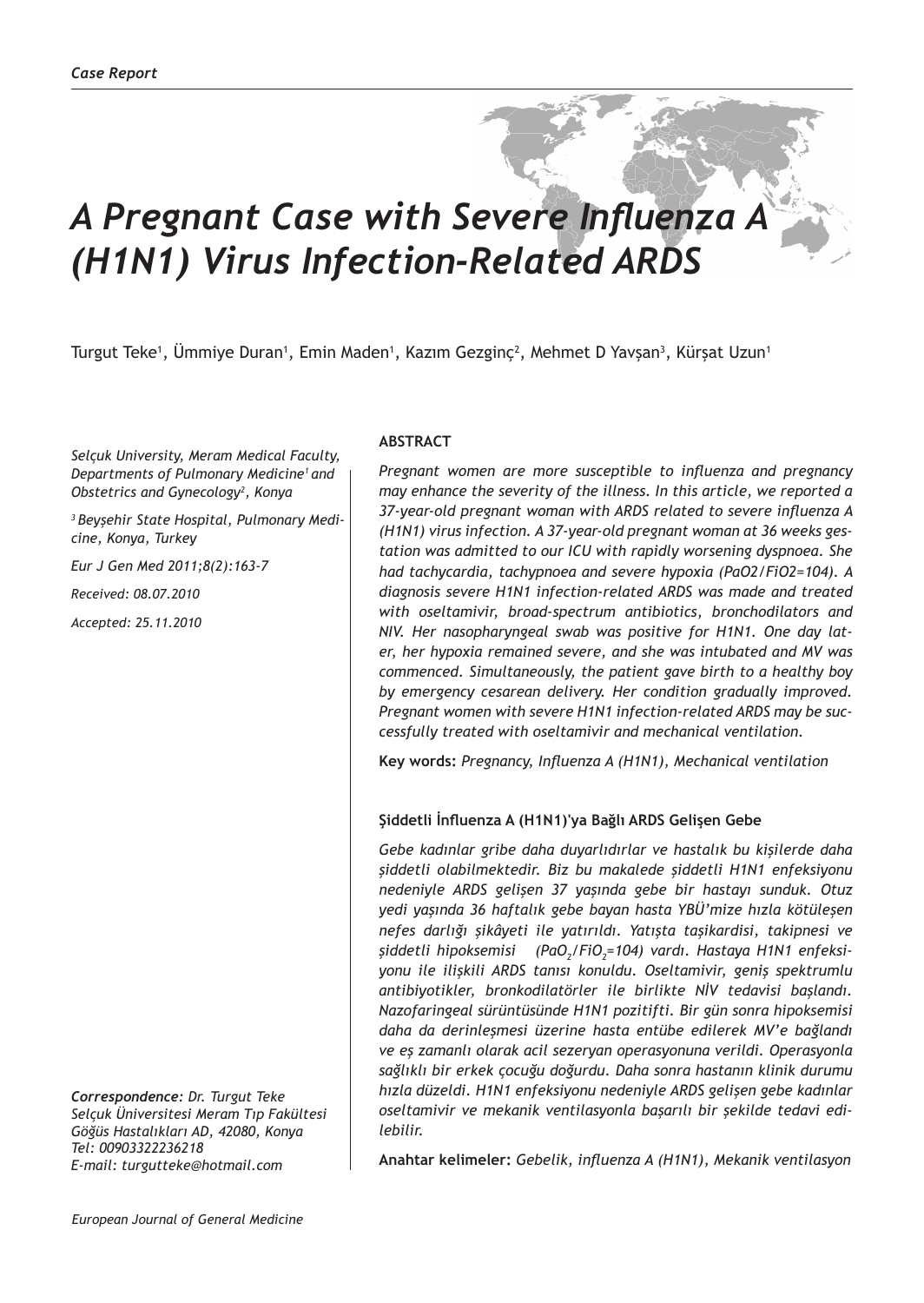## **INTRODUCTION**

Human infection with the influenza A virus (novel influenza A H1N1) was first reported in April 2009 and has since prompted the World Health Organization (WHO) to raise its pandemic alert to the highest level (1,2). The clinical pictures in severe cases of pandemic (H1N1) 2009 influenza affected were previously healthy young people (1). The risk of influenza complications is higher in some subpopulations. Pregnant women are an important medically susceptible subset of the population (3). During pregnancy both mother and baby are at increased risk when infected with either pandemic or seasonal influenza. Pregnancy may enhance the severity of the illness, thereby increasing mortality rates in this vulnerable population. The mechanical, immunological, and hormonal changes of pregnancy contribute to this heightened risk (4). In previous influenza pandemics, infected pregnant women had remarkably high rates of spontaneous abortion, preterm birth and maternal mortality (5,6). Moreover, pregnant women were more frequently hospitalized for cardiopulmonary events and for acute respiratory illness (7). Pregnant women were 4 times more likely to be hospitalized than the general public when infected with H1N1 influenza A virus (3). Nearly one-third of the pregnant women with confirmed novel H1N1 virus infection have been hospitalized during current H1N1 influenza A virus pandemic. Most of them had acute respiratory distress syndrome (ARDS) requiring mechanical ventilation (8). We report a 37-year-old pregnant woman with ARDS due to confirmed H1N1 virus infection and managed successfully with invasive mechanical ventilation.

## **CASE**

A 37-year-old pregnant woman at 36 weeks of gestation was admitted to a regional hospital emergency department with a history of 4 days of fever, sore throat, headache, dry cough, nausea with vomiting, weakness, and myalgias. After intravenous rehydration, vitamin and acetaminophen medication, she was discharged home, but a few days later, her condition worsened. She was admitted to our ICU with rapidly worsening shortness of breath, productive cough, and hemoptysis. The patient had a history of asthma, but was not taking any asthma medications. On examination, she had tachycardia (128 beats/min), tachypnea (respiratory rate, 42 breaths/ min), but no fever. Examination of the chest demonstrated rales and bronchophony in both lungs. The

chest radiograph and CT demonstrated bilateral alveolar opacities consistent with ARDS (Figure 1,3). Arterial blood gas analysis showed severe hypoxemia with metabolic acidosis with a Pa $O_2$ /Fi $O_2$  score of 104. She had a normal white cell count (WCC) of 5.56×103/µL, but an elevated serum C-reactive protein (CRP) level of 70 mg/L. Also she had lymphopenia, hypoalbuminemia and elevated serum LDH. Bedside echocardiography was performed which revealed no evidence of global hypokinesia, all the chambers were normal, left ventricular ejection fraction was 60%. A diagnosis of ARDS related to severe H1N1 infection was made and treated with oseltamivir, broad-spectrum antibiotics, bronchodilators and noninvasive ventilation (NIV) with a FiO<sub>2</sub> of 1.0. Her nasopharyngeal swab was positive with polymerase chain reaction (PCR) test result for H1N1 influenza. One day later her hypoxia remained severe (PaO<sub>2</sub>/FiO<sub>2</sub> score =70) under NIV, and she was intubated and MV was commenced with a FiO<sub>2</sub> of 1.0 and high-level PEEP (20  $cmH<sub>2</sub>$ O). She was given steroids for fetal lung immaturity and transferred to obstetric/neonatal department. Simultaneously, the patient gave birth to a healthy boy by emergency cesarean delivery. The patient had a MV secondary to an expanding pneumomediastinum and subcutaneous emphysema. Bacterial cultures of blood, urine and tracheal aspirate were negative. Her condition gradually improved. She was successfully weaned from ventilatory support on Day 7 and discharged home on Day 13. There was improvement in the radiographic findings on discharge (Figure 2,4).

#### **DISCUSSION**

Pregnancy has been a risk factor for increased illness and death for pandemic influenza. Pregnant women generally are at higher risk for influenza-associated morbidity and mortality compared with women who are not pregnant. The increased risk of complications is thought to be related to physiologic changes that occur during pregnancy (4). Several changes occur to the cardiovascular and respiratory systems, including increased heart rate, stroke volume, oxygen consumption, and decreased lung capacity during pregnancy (9). Relevant immunologic alterations also occur during pregnancy, with a shift away from cell-mediated immunity toward humoral immunity. These physiologic changes can render pregnant women more susceptible to, or more severely affected by, certain viral pathogens, including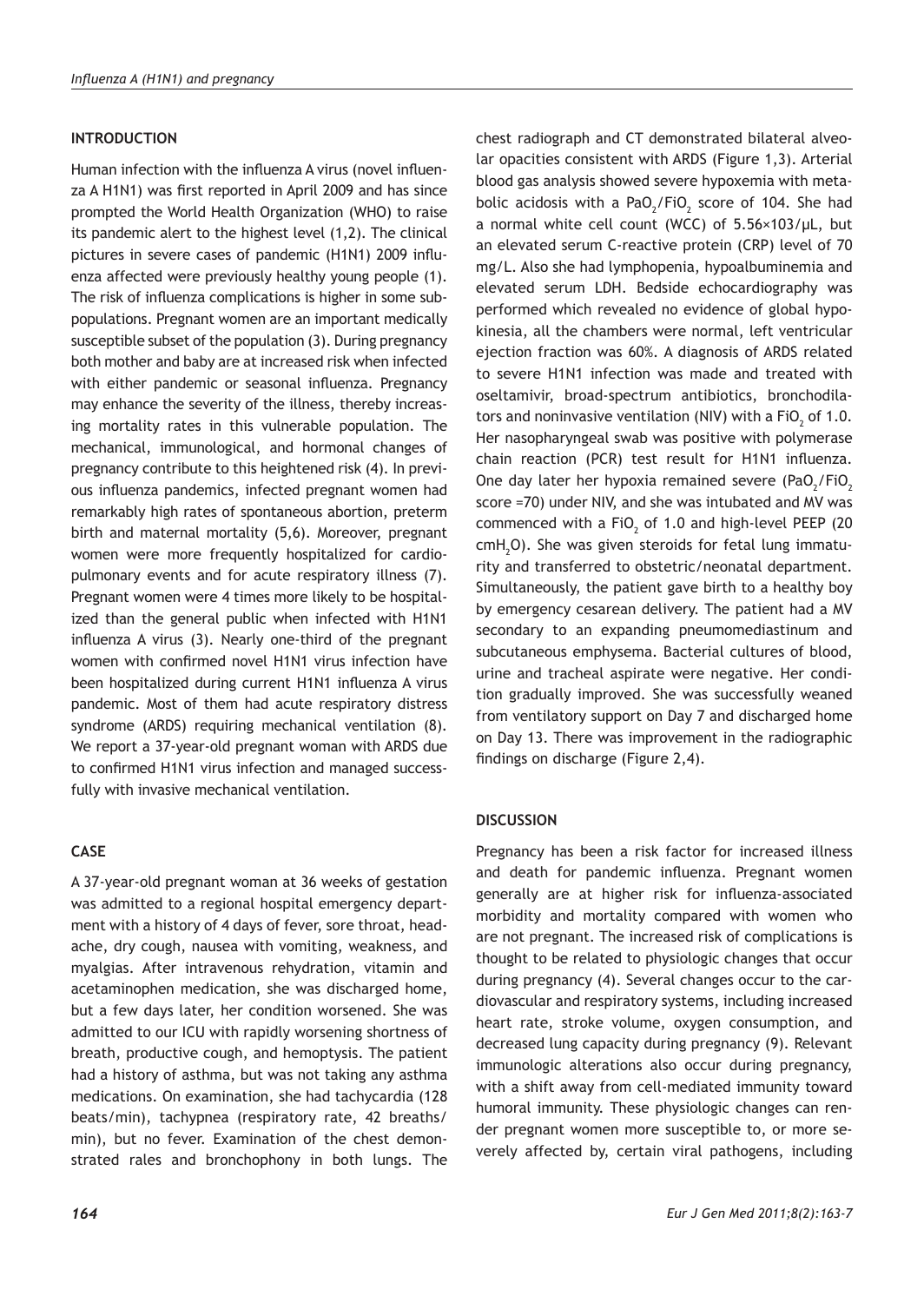



*Figure 1.Chest radiograph in admission Figure 2.Chest radiograph on discharge*

influenza (4).

Mortality rates among pregnant women in the pandemics of 1918 and 1957 appeared to be abnormally high (5,6). In recent influenza A (H1N1) pandemic, the rate of admission of pregnant women was four-times higher than in the general population with H1N1 infection. Six maternal deaths occurred among the 34 pregnant cases of H1N1 identified (3). During pregnancy, healthy women have a 4- to 5-fold increased rate of serious illness and hospitalization with influenza (10). Pregnant women were more frequently hospitalized for cardiopulmonary events and for acute respiratory illness (7,11). Nearly

one-third of the pregnant women with confirmed novel H1N1 virus infection have been hospitalized during the current pandemic. Most of them had severe respiratory distress (8). Wong et al. (12) reported an overall rate of intensive care unit admission of 50%, a rate for mechanical ventilation of 33%, and a rate for maternal death of 25%. In our patients we also entubated the patient and mechanical ventilation support was given to her with the diagnosis of ARDS due to progression of the disease and development of hypoxemic respiratory failure. The likelihood of sequelae increases with advancing gestational age; women at term are 5 times more likely to be



*Figure 3.CT scan shows bilateral alveolar opacities Figure 4.CT scan on control after four-week*

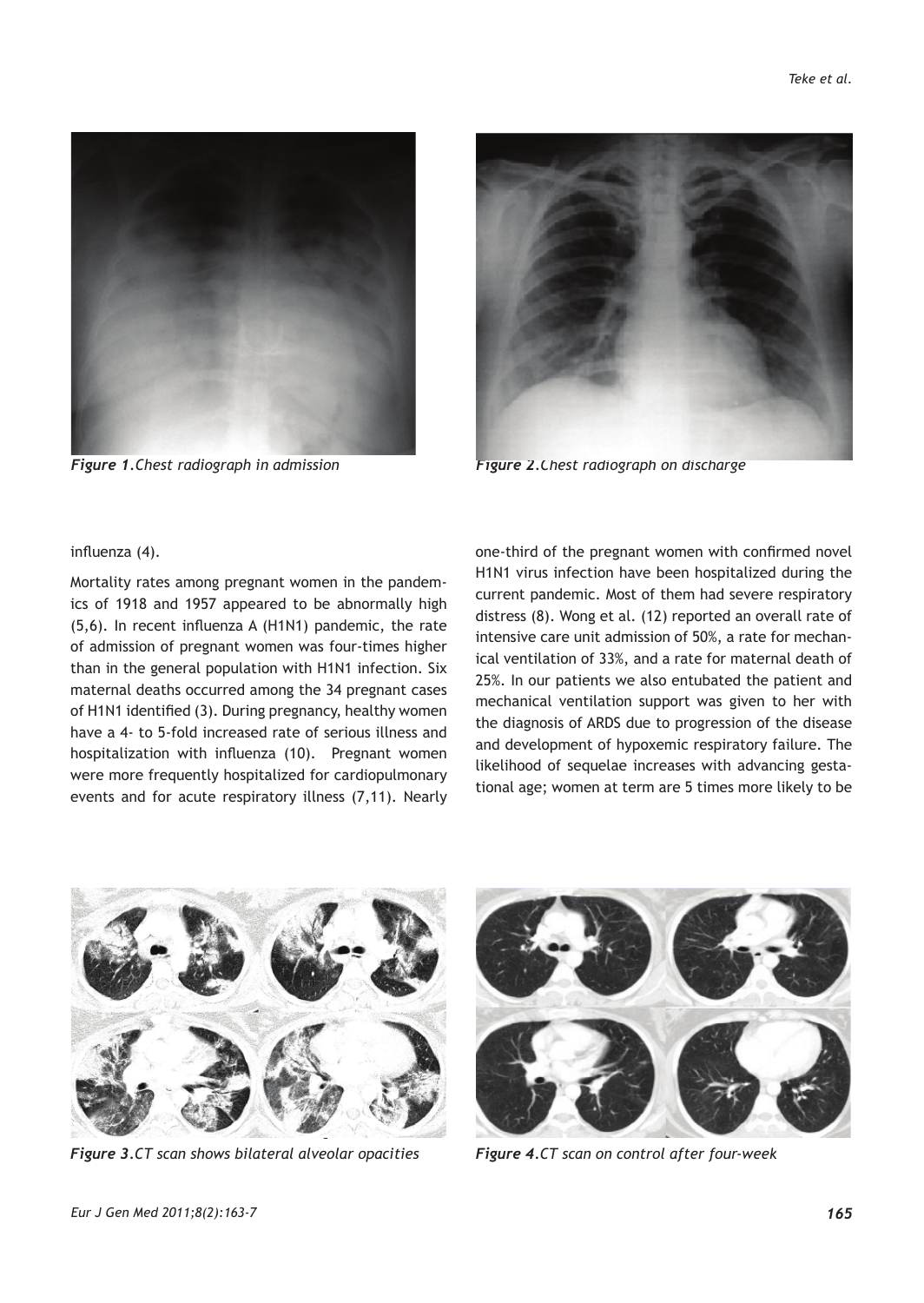hospitalized than postpartum women or those at lesser gestational ages (8). Our patient was also in the 36th week of the pregnancy, the third trimester.

Pregnant women with underlying medical conditions such as asthma are at particularly high risk for influenza-related complications (11). In pregnant women with no comorbidities, rate ratios for hospital admissions by trimester of pregnancy compared with the year before pregnancy are 1.7 for first, 2.1 for second, and 5.1 for third trimesters. The effects of pregnancy are greatest in women with one or more comorbidities, with rate ratios of 2.9, 3.4 and 7.9, respectively (11). There was mild asthma in our case, however she was not receiving any medicine.

During previous pandemics, infected pregnant women, particularly those with pneumonia, had remarkably high rates of spontaneous abortion and preterm birth (5,6). In a series of 5 pregnant women recently hospitalized for pandemic H1N1, the CDC reported that 2 women developed complications including spontaneous abortion (at 13 weeks) and premature rupture of membranes (at 35 weeks) (13). Much of the fetal morbidity was attributed to fetal hypoxia in mothers with severe ARDS and marked hypoxemia (14). After entubation and application of MV support, our patient gave birth to a healthy baby with emergent cesserian operation.

After birth the condition of the patient improved rapidly and in the 7th day she was weaned successfully from the MV support. The suggested criteria for early delivery are rapid maternal deterioration, failure to maintain adequate oxygenation, multiorgan failure, and difficulty with ventilation secondary to a gravid uterus (15). If the fetus is at a viable gestation and is at risk because of intractable maternal hypoxia, then there may be a benefit to the fetus in delivery. Any decision to administer steroids to promote fetal lung maturity should be made on an individual basis, in consultation with obstetrics and neonatology. Although cesarean section allows more rapid delivery in the critically ill patient, the increased physiologic stress of operative delivery may be associated with higher mortality in these patients (16).

The benefit of treatment with antiviral medications outweighs its theoretical risk because pregnant women are at increased risk for severe complications from the H1N1 virus infection. Therefore, early treatment with antiviral medication is recommended for pregnant women with suspected novel H1N1 infection regardless

of the gestational age (17). Oseltamivir has been used quite extensively in pregnancy with good results, and zanamivir, administered by inhalation, is increasingly a treatment option. These drugs are of most benefit when administered within 48 hrs of symptom onset and may reduce the incidence of pneumonia in patients with seasonal influenza (18). In a report of six maternal deaths with H1N1 pandemic influenza, none of these patients had received antivirals within 48 hrs of onset of symptoms (3). The oseltamir treatment was initiated approximately 7 days of the beginning of symptoms due to detoriation of the general condition after admission to intensive care unit.

Our experience suggests that pregnant women, especially those in advancing gestational age, are at high risk of complications such as ARDS requiring mechanical ventilation from novel H1N1 influenza. Delivery of the pregnant patient with respiratory failure may be result in improvement in the mother's condition. Pregnant women with severe H1N1 infection-related ARDS may be successfully treat with oseltamivir and mechanical ventilation.

#### *REFERENCES*

- *1. Novel Swine-Origin Influenza A (H1N1) Virus Investigation Team. Emergence of a novel swine-origin influenza A (H1N1) virus in humans. N Engl J Med 2009;361:1–10.*
- *2. Zarocostas J. World Health Organization declares A (H1N1) influenza pandemic. BMJ 2009;338: b2425.*
- *3. Jamieson DJ, Honein MA, Rasmussen SA, et al. H1N1 2009 influenza virus infection during pregnancy in the USA. Lancet 2009;374:429–30.*
- *4. Jamieson DJ, Theiler RN, Rasmussen SA. Emerging infections and pregnancy. Emerg Infect Dis 2006;12:1638–43.*
- *5. Harris JW. Influenza occurring in pregnant women. JAMA 1919;72:978–80.*
- *6. Freeman DW, Barno A. Deaths from Asian influenza associated with pregnancy. Am J Obstet Gynecol 1959;78:1172–5.*
- *7. Neuzil KM, Reed GW, Mitchel EF, Simonsen L, Griffin MR. Impact of influenza on acute cardiopulmonary hospitalizations in pregnant women. Am J Epidemiol 1998;148:1094–102.*
- *8. Satpathy HK, Lindsay M, Kawwass JF. Novel H1N1 virus infection and pregnancy. Postgrad Med 2009;121:106-12.*
- *9. Goodnight WH, Soper DE. Pneumonia in pregnancy. Crit Care Med 2005;33:S390–7.*
- *10. Mak TK, Mangtani P, Leese J, et al. Influenza vaccination in pregnancy: current evidence and selected national policies. Lancet Infect Dis 2008;8:44-52.*